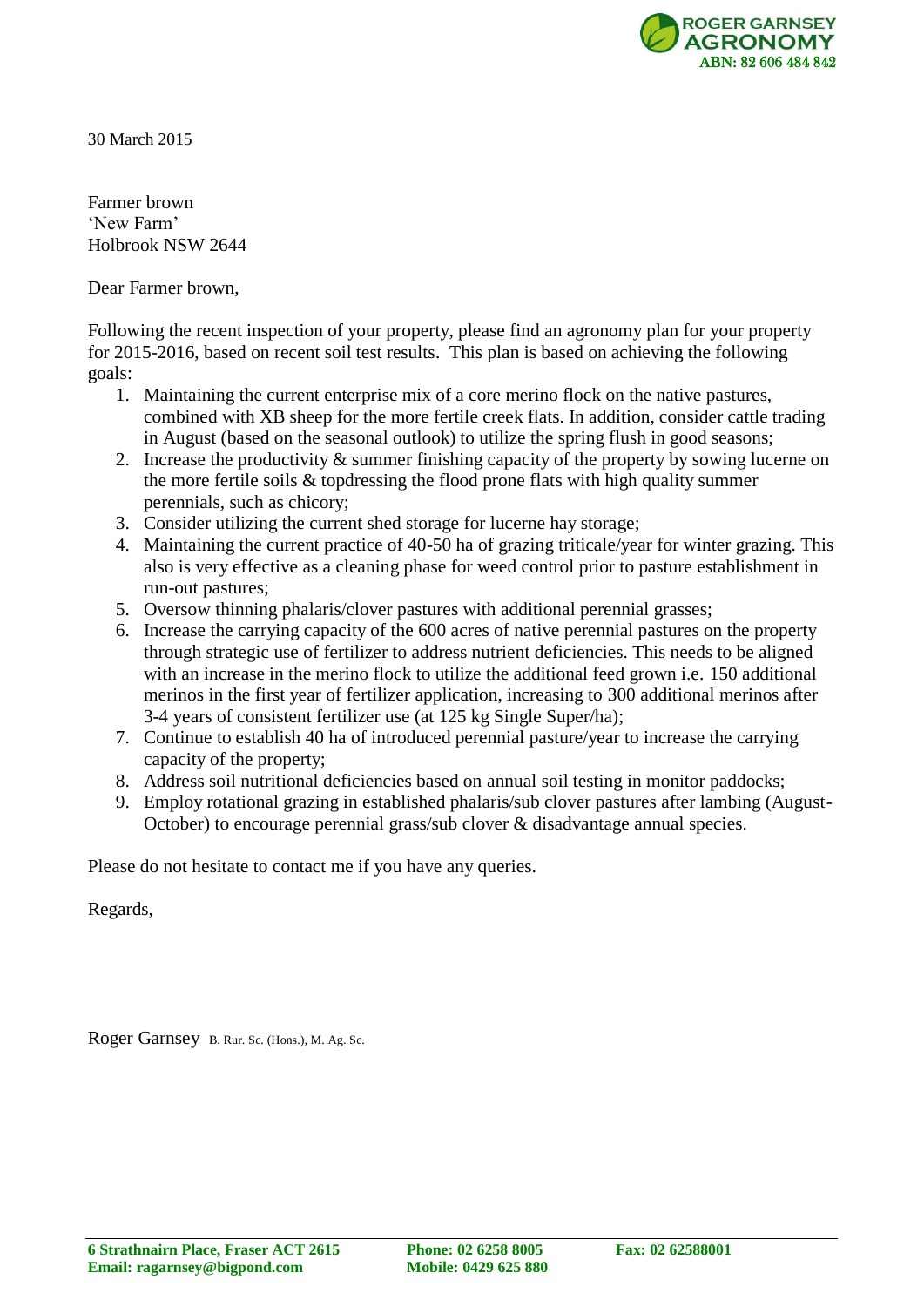## Agronomy Plan for Farmer brown 2015-2016

| Time of year      | Paddock name                                              | Area<br>(ha)    | Action required                                                                                                                                                                                                                                                                                                                                                                                                                                                                                                                             | $Cost*$<br>$(\frac{f}{h})$ | Total<br>cost()            |
|-------------------|-----------------------------------------------------------|-----------------|---------------------------------------------------------------------------------------------------------------------------------------------------------------------------------------------------------------------------------------------------------------------------------------------------------------------------------------------------------------------------------------------------------------------------------------------------------------------------------------------------------------------------------------------|----------------------------|----------------------------|
| 2015              |                                                           |                 |                                                                                                                                                                                                                                                                                                                                                                                                                                                                                                                                             |                            |                            |
| March             | All paddocks, except<br>native pastures (3, 5,<br>13, 24) | 640             | Topdress with 125 kg Single Superphosphate/ha to correct low Phosphorus & Sulphur levels in the soil,<br>based on recent soil test results (80 t Superphosphate in total).<br>For Paddock 4 only: topdress with 300 kg Single Superphosphate/ha, based on recent soil test results.                                                                                                                                                                                                                                                         | 65                         | 41600                      |
|                   | Paddock 45                                                | 18              | Topdress with 1.5 t F70 lime/ha to correct high soil acidity levels in the soil, based on soil tests.                                                                                                                                                                                                                                                                                                                                                                                                                                       | 120                        | 2160                       |
|                   | Flood prone flats                                         | 50              | Topdress with 125 kg Single Superphosphate/ha + 2 kg Puna chicory (Gaucho & anti-ant theft<br>treated)/ha to correct low Phosphorus & Sulphur levels in the soil & introduce a summer active perennial<br>species to the pasture sward. Harrow ASAP after topdressing to improve seed:soil contact & germination.                                                                                                                                                                                                                           | 100                        | 5000                       |
| April             | Paddock 13                                                | 20              | Establish Endeavour triticale for grazing + grain as follows:<br>1. Apply final knockdown herbicide (to be advised, based on weeds present);<br>Topdress with 250 kg Single Superphosphate/ha to correct low Phosphorus prior to sowing;<br>2.<br>7 days later, direct drill 125 kg Endeavour triticale (own seed)/ha + 100 kg DAP/ha;<br>3.<br>4. ASAP after sowing & before crop emergence, apply 40 g Logran/ha + 250 mL Dual Gold/ha +<br>40 mL Talstar 250EC/ha for residual weed/insect control. Do not graze for 8 weeks post spray. | 30<br>120<br>100<br>20     | 600<br>2400<br>2000<br>400 |
| May/June          | Paddocks 3, 5                                             | 40              | Establish perennial pasture as follows:<br>1. Apply final knockdown herbicide (to be advised, based on weeds present);<br>2. 7 days later, direct drill drought hardy, perennial pasture mixwith 125 kg Croplift 15/ha;<br>3. ASAP after sowing & before pasture emergence, apply 200 mL Dual Gold/ha $+$ 40 mL Talstar<br>250EC/ha + 100 mL Astound duo/ha for residual weed/insect control.                                                                                                                                               | 30<br>250<br>20            | 1200<br>1000<br>800        |
| June/July         | Paddock 45                                                | 18              | Winter clean thinning perennial pasture in preparation for oversowing in autumn 2016 by grazing heavily<br>with sheep to 'bowling green' height before applying $1.0$ L Simazone 600/ha + 400 mL Gramoxone/ha +<br>500 mL Agritone 750/ha + 100 mL Le mat/ha for selective control of annual weeds.                                                                                                                                                                                                                                         | $\overline{35}$            | 630                        |
| July/August       | Various                                                   | 40              | Selectively control saffron this tle rosettes (before stem elongation) by applying $1.0 L$ Agritine 750/ha + 70<br>$mL$ Lontrel/ha + 250 mL LI700/100 L to areas of known growth. Sub clovers will be retarded but not<br>severely damaged.                                                                                                                                                                                                                                                                                                 | 20                         | 800                        |
|                   | Paddock 24                                                | 10              | Establish lucerne for hay/grazing as follows:<br>1. Apply knockdown & residual herbicide e.g. Glyphosate + Trifluralin<br>2. Harrow ASAP after application, then 3-4 days later, conventionally sow 8 kg Stamina GT6<br>lucerne (Superstrike coated)/ha + 100 kg Single Superphosphate + 0.05% Moly/ha;<br>3. ASAP after sowing & before lucerne emergence, apply 40 mL Talstar 250EC/ha + 100 mL<br>Fastac duo/ha for residual insect control.                                                                                             | 20<br>100<br>80<br>20      | 200<br>1000<br>800<br>200  |
|                   | Paddock 20                                                | 10              | Selectively control annual grass & broadleaf weeds in established lucerne. Agronomist to inspect & advise<br>herbicide rates based on weeds present.                                                                                                                                                                                                                                                                                                                                                                                        | 70                         | 700                        |
| August-October    | Phalaris/clover<br>paddocks                               | $\blacksquare$  | Rotationally graze with 80-100 DSE/ha for 2-3 weeks to encourage perennial grass/clover & disadvantage<br>annual species. Rest for 6-10 weeks after grazing. Set stock after October to encourage phal/clover seed set.                                                                                                                                                                                                                                                                                                                     | $\blacksquare$             | $\sim$                     |
| October           | Paddocks 13, 33, 34,<br>41                                | $\overline{50}$ | In preparation triticale establishment in autumn 2016, apply herbicide sprayfallow to prevent weed seed as<br>2.5 L Roundup CT/ha + 10 g Brushoff/ha + 250 mL LI700/100 L + 100 mL Le mat/ha.                                                                                                                                                                                                                                                                                                                                               | 40                         | 2000                       |
|                   | Shed paddocks<br>Upper flats paddocks<br>11, 12, 23, 19   | 72              | In preparation for lucerne establishment in August 2017, these paddocks should be sown to triticale for<br>grazing in autumn 2016. In preparation, apply herbicide sprayfallow to prevent weed seed as 2.5 L<br>Roundup CT/ha + 10 g Brushoff/ha + 250 mL LI700/100 L + 100 mL Le mat/ha.                                                                                                                                                                                                                                                   | 40                         | 2880                       |
| November          | Various                                                   | 40              | For late saffron thistle control, apply 700 mL Gramoxone/ha + 150 mL Active 1000/100 L pre-flowering.                                                                                                                                                                                                                                                                                                                                                                                                                                       | $8\,$                      | 360                        |
| <b>TOTAL 2015</b> |                                                           |                 |                                                                                                                                                                                                                                                                                                                                                                                                                                                                                                                                             |                            | 66730                      |